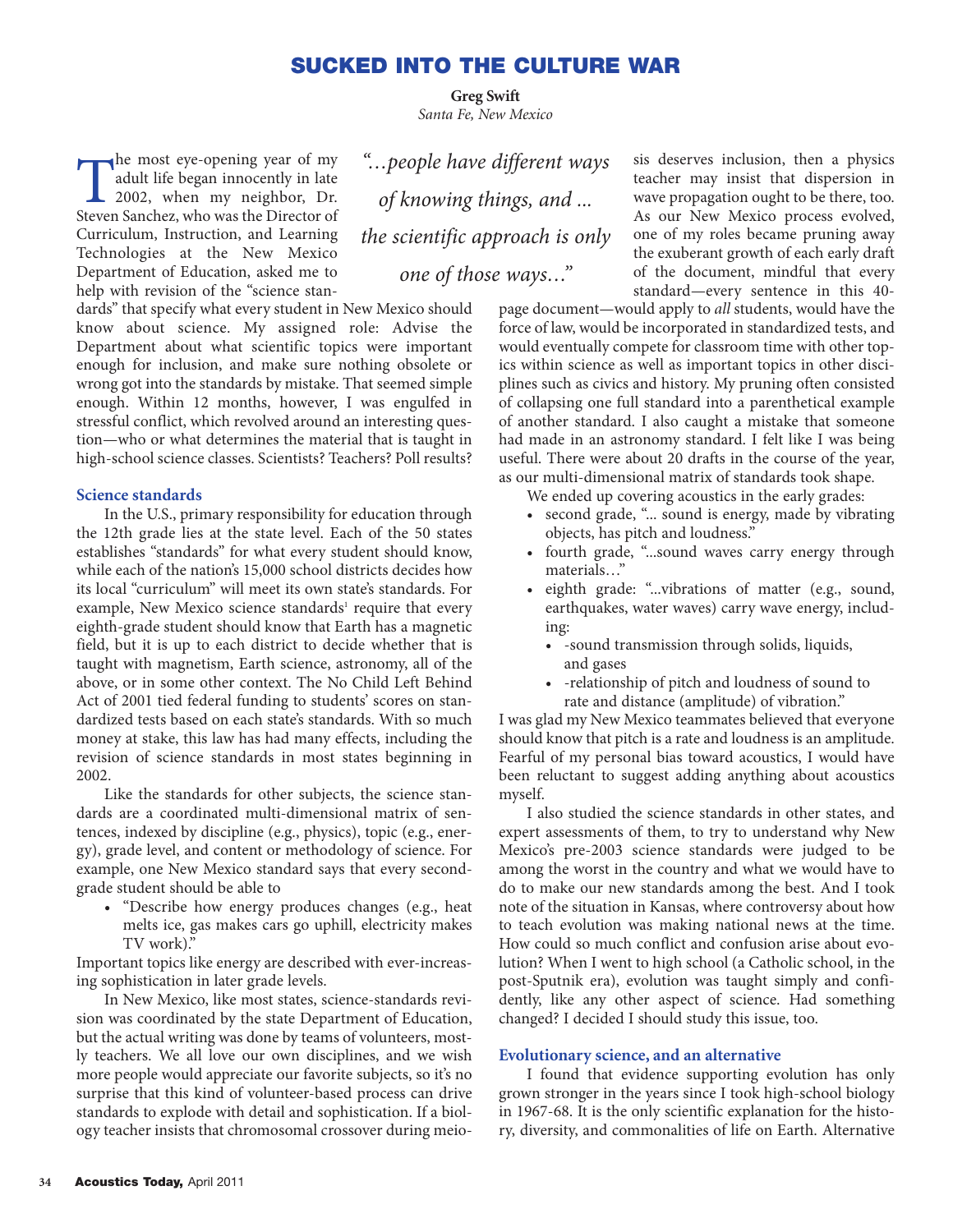explanations are not scientific. Talking about "weaknesses" of evolutionary theory makes as much scientific sense as talking about "weaknesses" of the atomic theory of matter.

At the national level, The Discovery Institute<sup>2</sup> orchestrates a well-organized, well-funded propaganda campaign claiming that natural processes cannot explain the diversity of life on Earth. Discrediting evolution is only the tip of its strategic wedge. Among the goals listed in a Discovery-Institute fund-raising document<sup>3</sup> are:

- "To see intelligent design theory as the dominant perspective in science."
- "To replace materialistic explanations with the theistic understanding that nature and human beings are created by God."

These are astonishing goals, not limited to discrediting evolutionary science. Most people accept materialistic explanations of natural phenomena as easily *coexisting* with their understanding of God. That Discovery-Institute document says it wants to *replace* materialistic explanations with their "theistic understanding." The anti-evolution campaign in Kansas was led by the Kansas office of the Intelligent Design Network, following Discovery-Institute tactics. So, I anticipated similar activity by the Intelligent Design Network of New Mexico.

Anti-evolution propaganda and push-poll techniques<sup>4</sup> claim quickly and implicitly that scientific doubts about evolution exist, and then appeal to our sense of fairness that all sides of a controversy deserve respect and attention. Most Americans swallow the bait about the supposed scientific doubts, because they don't know much about evolution, so their positive responses to the accompanying appeal to fairness are perfectly logical. The campaign gains sympathy by saying that suppression of its position on evolution is censorship by hidebound authorities or immoral atheists. Thus, "Teach the Controversy"5 has been very successful with the general public and with some public officials, even though there is no scientific controversy.

At first tempted by the bait in early 2003, I bought and read the top three books<sup>6-8</sup> that popped up when I searched amazon.com for "intelligent design." One of them struck me as wishful thinking but not scientific, and the other two convinced me that intelligent design is religious instead of scientific. For example, *Of Pandas and People: The Central Question of Biological Origins*<sup>8</sup> says "Intelligent design means that various forms of life began abruptly through an intelligent agency, with their distinctive features already intact fish with fins and scales, birds with feathers, beaks, and wings, etc." There is no scientific evidence for that proposition; on the contrary, fossil and DNA evidence indicate that fish and birds shared a common ancestor about 450 million years ago. To me, that *Pandas* proposition sounded like something else I had studied in high school, though not in biology class—the creation narrative in the first chapter of the Bible<sup>9</sup>: "God created...all kinds of living, swimming creatures with which the waters abound and all kinds of winged birds." So I came to regard intelligent design as one interpretation of a sacred text, as a new variety of creationism.10 (Famously, in 2004 the Dover, Pennsylvania, school district introduced *Of* *Pandas and People* as a "supplementary biology text," so the "controversy" would be taught in their high schools. The next year, a federal court declared in *Kitzmiller v Dover*<sup>11</sup> that the omission of overtly religious language was no disguise. The court ruled that intelligent design is "an interesting theological argument, but...it is not science,"...and teaching intelligent design as science in a public school is unconstitutional, as a government promotion of religion. But *Kitzmiller v Dover* came long after our science-standards revision in New Mexico.)

Despite the fact that creationist alternatives to evolution are unscientific, it is vital that science teachers make all students feel welcome in the science classroom, no matter what the students, or their parents, believe about the history of life or of Earth as a matter of religious faith. There is plenty of sound guidance for teachers regarding how this can be done.12,13 (See Fig. 1) It is a matter of describing evolution matter-of-factly as the scientific explanation for life on Earth, without disrespecting other approaches to knowledge. If a teacher's presentation of evolution contradicts something that a student has learned from a parent or some other authority, it will surely not be the last time the student finds that different adults, each deserving of respect, have totally different perspectives on a subject.

# **The little words**

To convey the importance of evolution in the New Mexico science standards, we ended up with a half dozen standards in the high-school biology section, including, for example:

- "Describe the evidence for the first appearance of life on Earth as one-celled organisms, over 3.5 billion years ago, and for the later appearance of a diversity of multicellular organisms over millions of years.
- Critically analyze the data and observations supporting the conclusion that the species living on Earth today are related by descent from the ancestral onecelled organisms.
- Understand the data, observations, and logic supporting the conclusion that species today evolved from earlier, distinctly different species, originating from the ancestral one-celled organisms."

Elsewhere, standards about the age of Earth and the universe, radiometric dating, and fossils as evidence of the history of life on Earth reinforce some of these evolution standards. To encourage understanding that science doesn't have all the answers, or cover all questions, we ended up with these standards in the high-school Science-and-Society section:

- "Understand that reasonable people may disagree about some issues that are of interest to both science and religion (e.g., the origin of life on Earth, the cause of the Big Bang, the future of the Earth).
- Identify important questions that science cannot answer (e.g., questions that are beyond today's science, decisions that science can only help to make, questions that are inherently outside the realm of science)."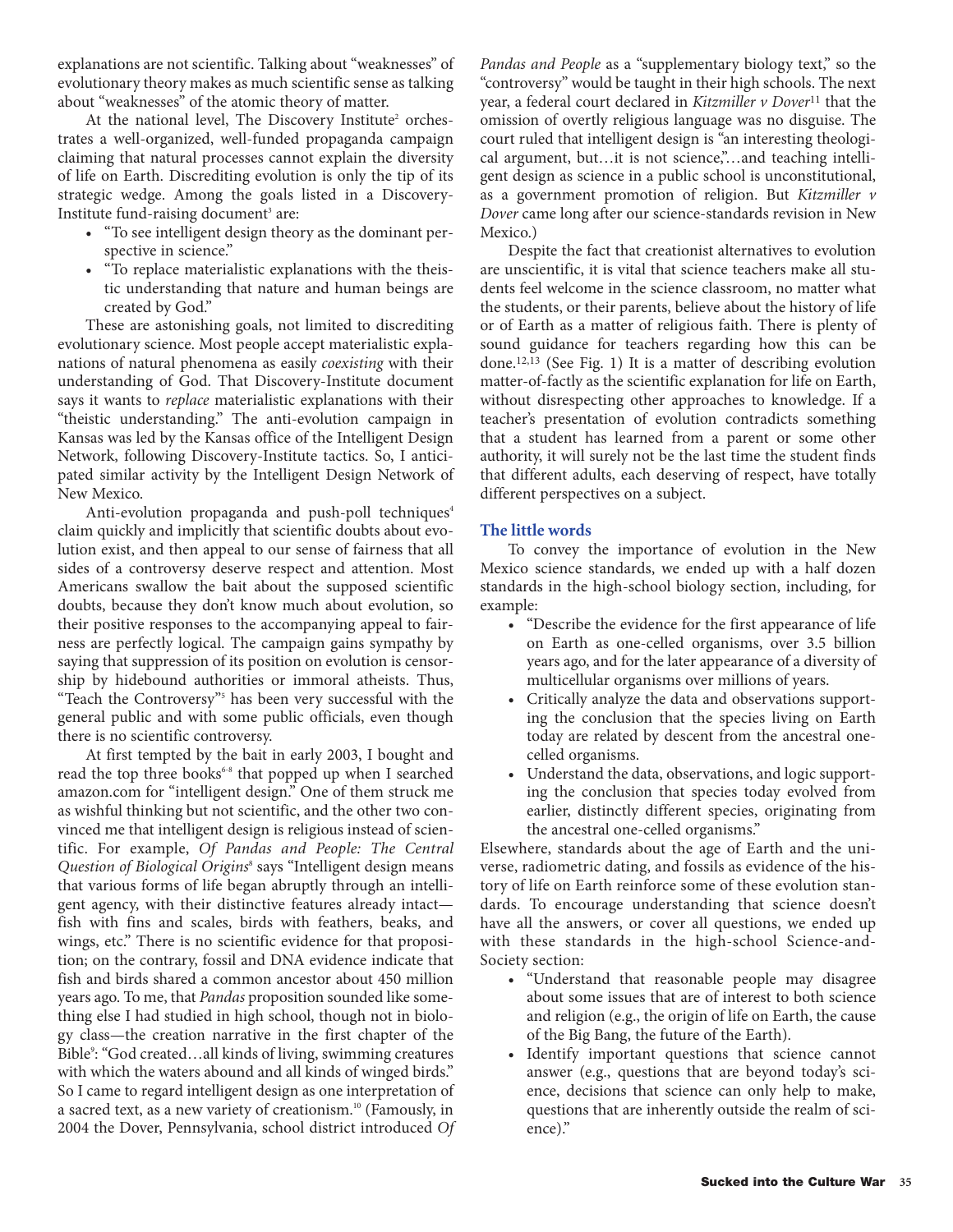

*Fig. 1. The National Center for Science Education provides scientific and legal information about evolution to teachers, school administrators, the press, and the public.*

As our standards development proceeded, the little leadin words at the beginning of each standard provoked debate. I was bothered by an asymmetry that I saw as unnecessary and scientifically unjustifiable: Evolution standards, like those above, were introduced with lead-ins like "Describe the evidence…" and "Understand the data…" while non-evolution standards like "Know that matter is made of atoms" used dogmatic lead-ins like "Know that…" I argued that students would better learn about the methods of science and the nature of scientific knowledge if they had to understand the evidence leading to the conclusion that matter is made of atoms, instead of just knowing it as a fact. I made little headway on that issue: The chemistry and physics teachers wanted to retain their dogmatic emphasis on factual content, to save time and effort, and the anti-evolution contingent argued against dogmatic lead-in words only in standards involving evolution and the age of Earth. In the middle, the biology teachers were ok with lead-ins like "Describe the evidence…" as a simple reminder of how to make all students feel comfortable in science class.<sup>14</sup>

## **From advisor to activist**

Soon after Steven asked me to help with the science standards, I had started asking around Los Alamos National Laboratory (where I've worked since 1981) to try to find a biologist who might also want to get involved. The Los Alamos Government Relations Officer asked me to stop. I love a surprise, and that was a big one. I had been assuming that advising the Education Department about science would be similar to other unofficial but acceptable science-related

volunteer activities, like reviewing articles for journals or helping organize conferences. Not so! He said that I would soon find myself crossing the line from advisor to advocate, and that Los Alamos employees cannot advocate for or against legislation—except as private citizens, of course. So my standards activity had to be as a private citizen—nights, weekends, vacation—and if I wanted to find a biologist I should try calling people at home. Many months later, it became obvious how wisely he had foreseen my transition from advisor to advocate—and then to activist, and eventually to all of the above in a blur of multi-tasking.

On July 28, 2003, the Intelligent Design Network of New Mexico (IDnet-NM) issued a press release<sup>15</sup> announcing a Zogby International poll purporting to show that scientists at New Mexico's national laboratories supported teaching intelligent design along with evolution by a five-to-one margin. Based on my decades-long employment at one of those national laboratories, this statement felt insulting and outrageous, almost as if IDnet-NM had said "five out of six members of the Acoustical Society of America believe the Earth might be flat."

That poll nonsense triggered my personal transition to activism in the culture war, awakening me to the brazen mendacity of the leaders of the anti-evolution movement and the seriousness of their threat to public education.

In two weeks, we would be submitting our science standards to the State Board of Education. Those ten elected and five governor-appointed men and women might vote to adopt the standards, reject them, or amend them. IDnet-NM members had been helping write and review the standards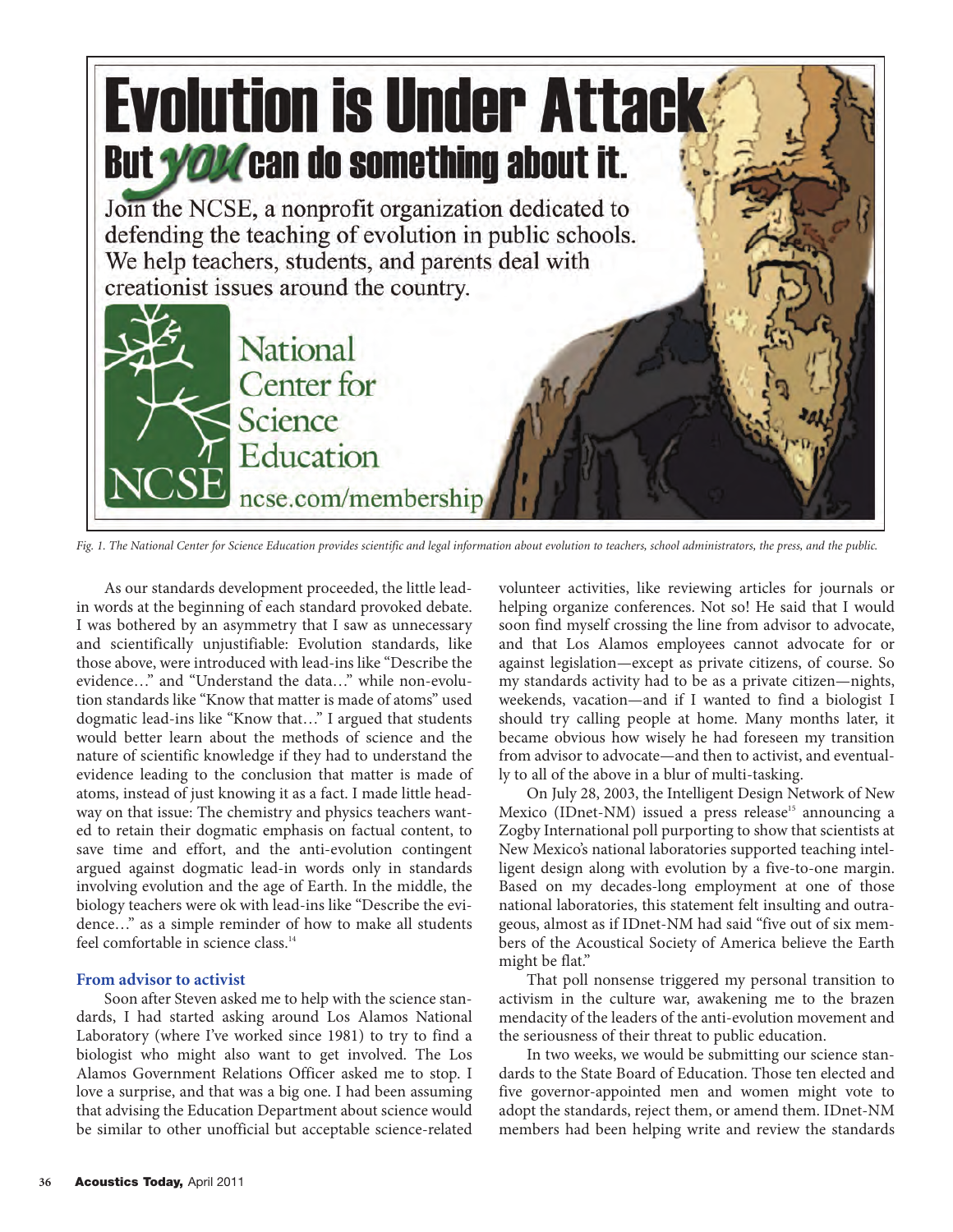throughout the year, always encouraging revisions that would be friendlier to intelligent design. They had not gotten as far as they wanted. Their press release seemed to be aimed at the Board, whom they hoped would amend the standards on the spot, and then adopt them.

I know I took two years of French in high school—my report cards show straight A's, and I still remember the teacher's name and what she looked like. But today I can remember only seven words of French, and zero grammar. Memory fades after many years of disuse. So I meant no disrespect when I realized that these Board members might remember no more about science than I remember about French. They might have no more scientists among their friends than I had elected officials among my friends. In the face of that Zogby International poll and a related full-page newspaper advertisement a few days later, how could we convince the Board members that five out of six national-lab scientists did *not* endorse intelligent design? Did we have to convince their constituents, too?

The Los Alamos Fellows, appointed by the Los Alamos Director "in recognition of sustained outstanding contributions and exceptional promise for continued professional achievement," are limited to two percent of the technical staff. One might think of them as among the best of the scientists and engineers at Los Alamos. In response to the IDnet-NM press release, the Fellows wrote and adopted a position paper<sup>16</sup> in support of the science standards without amendment. It focuses on the importance of good science education to a technically literate electorate and skilled worked force, but mentions incidentally that "advances in chemistry and biology have led to an understanding of the molecular basis of heredity and of other biological processes, uniting chemistry and biology in ways that confirm and augment earlier understanding of the evolution of life. ... Biochemists have even begun to investigate the genomes of organisms near the roots of the tree of life billions of years ago, before multicellular organisms appeared." There is, of course, no mention of intelligent design or weaknesses of evolution. The position paper was adopted by a vote of 53 to 1.

The President of Sandia National Laboratories publicly denounced the IDnet-NM poll as a "bogus mini-survey" with "no scientific validity," and the Director of Los Alamos National Laboratory chimed in that "the 'results' come from less than one percent of the total employee base, hardly a response rate that can purport to represent the opinions of 'all scientists' at this institution."<sup>17</sup>

One member of the Board of Education later said that IDnet-NM continued to stand by their poll results in one-onone conversations with Board members, explaining that the leaders of the two national laboratories must have felt compelled to hide the truth about their scientists' opinions on intelligent design.

In hindsight, it seems likely<sup>18</sup> that IDnet-NM gave the Zogby pollster a carefully selected short list of laboratory employees, at best falsely representing the list as a random sample of scientists but often actually claiming (e.g., in their press release) that the questions were sent to 16,000 laboratory employees. Furthermore, the poll questions used the pushpoll techniques described above, which may have biased the results even more.

## **The Board decides**

Over a hundred people played important roles in the development and adoption of these standards, but three individuals were vital: Ms. Sharon Dogruel, Dr. Marshall Berman, and Dr. Steven Sanchez. In their stories are lessons for all of us who hope that reason can prevail.

Former chemistry teacher Sharon Dogruel worked in the New Mexico Department of Education from 1999 to 2004, under Steven's supervision. Sharon led the diverse group of volunteers who created the science standards. Her degree in philosophy must have helped her see through intelligentdesigners' sometimes-tricky rhetoric, such as their conflation of the methodological naturalism at the heart of all scientific questions with the philosophical naturalism of atheism. Her tenacity brought the revisions to a high-quality conclusion on schedule. That high quality inspired enthusiastic support from New Mexico science teachers, national-lab scientists, university faculty, parents, and other science and education professionals, and some of these enthusiasts capitalized on the high quality by obtaining letters of support from out-ofstate science organizations including the National Academy of Sciences, the National Science Teachers Association, the National Center for Science Education, the American Institute of Physics, the American Institute of Biological Sciences, and the American Geological Institute, as well as from in-state non-science organizations including the New Mexico Conference of Churches and the New Mexico Business Roundtable. The Board was well aware of this enthusiastic support.

As others in New Mexico orchestrated this flood of support, I realized that I was witnessing the climax of years of organizing and networking,<sup>19</sup> and my sense of "we" expanded far beyond those of us who were writing and editing the standards themselves. When I met physicist Marshall Berman in 2003, he was the leader of the advocacy effort for the science standards. He had served as an elected member of the State Board of Education from 1998 to 2002. During those years, Marshall earned the respect and trust of his fellow Board members by bringing his scientific habits to bear on issues unrelated to science. In a political world where many decisions are made on the basis of unsubstantiated opinion and rhetorical appeal, simply asking "How do we know that?" and habitually seeking evidence, without a predetermined or hoped-for result, can make collective decisions much better, working toward consensus where ideological or party-line voting might otherwise be the norm. Today, Marshall continues to work in all three of the main pro-science activist organizations in New Mexico.<sup>20</sup>

As Director of Curriculum, Instruction, and Learning Technologies, my neighbor Steven Sanchez set the tone and oversaw the entire process of standards development in New Mexico. On August 13, 2003, he formally submitted the final revision of the science standards<sup>1</sup> to the Board, with a 7-page cover letter, which included a few clarifying statements about evolution: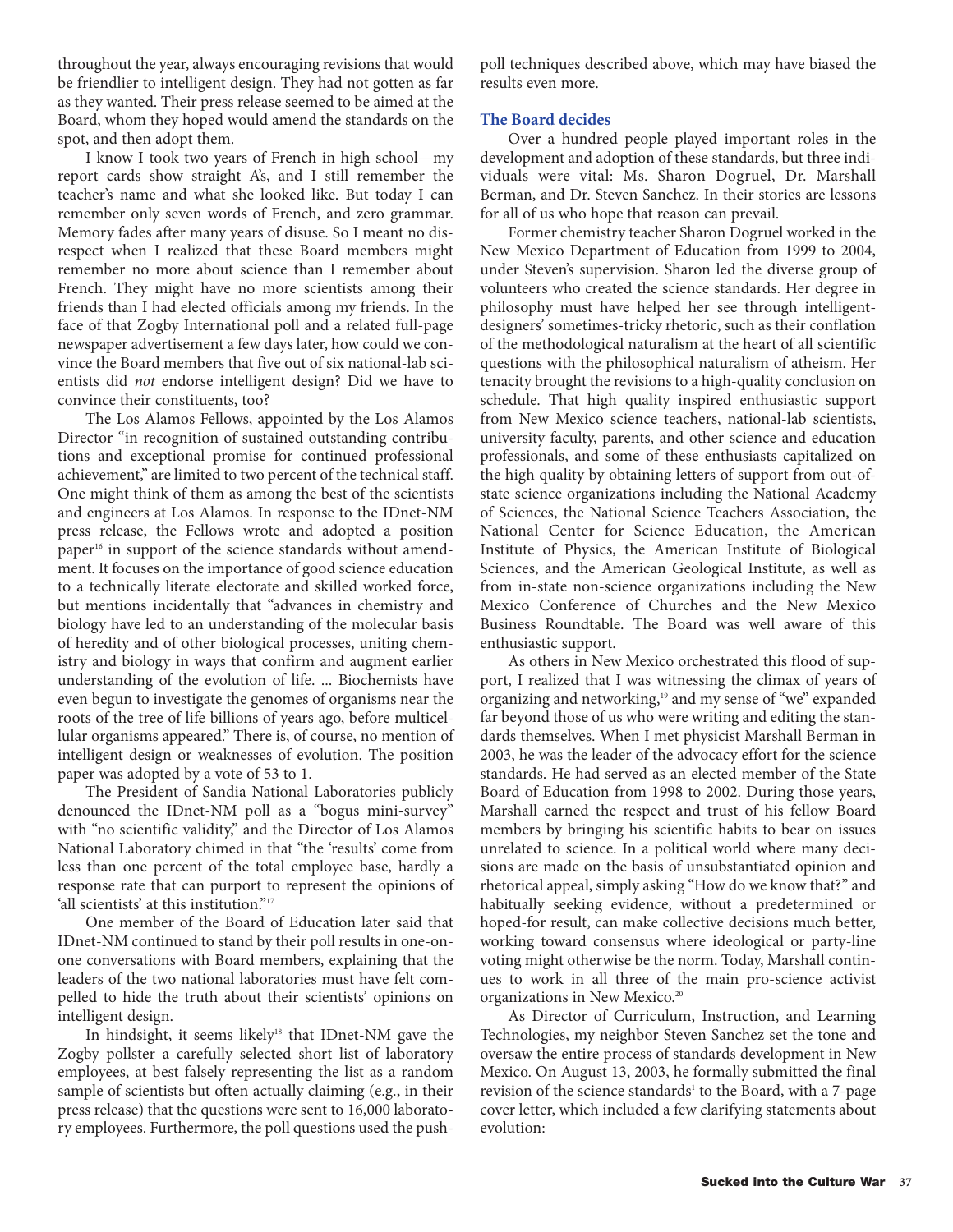"Evolution is the accepted scientific explanation for the diversity of life on Earth, and Life Science cannot be taught coherently without a central role for evolution. Modern evolutionary theory has grown far beyond what was proposed by Darwin. To his 'natural selection,' science has now added mechanisms such as genetic drift, punctuated equilibrium, and sexual selection. These additions have strengthened evolution, not cast doubt on it."

"…Intelligent Design is not science, because it has posed no testable hypotheses, nor tested such hypotheses, nor submitted such tests for mainstream scientific peer review, nor gained acceptance in the scientific community."

"9-12 Strand I and Strand III describe the limitations of scientific knowledge and scientific content as well as its strengths and accomplishments. Students of all backgrounds will thereby appreciate that people have different ways of knowing things, and that the scientific approach is only one of those ways—a way that has been very successful in bringing logic and observation to the discovery of how things work, but a way that is always subject to revision. … Learning … about the strengths and limitations of science, students will be better educated, and better prepared to integrate science appropriately into the complexities of their own adult lives as parents, citizens, and workers."

With Steven's cover letter in hand, and with dozens of pro-science advocates in attendance, the Instructional Services Committee of the Board of Education voted 4-2 on August 27, 2003, to move the standards forward without revision. The next day, the full Board voted 13-0 to adopt the standards without revision. IDnet-NM's anti-evolution campaign had failed. (See Fig.2) The Board's final unanimity is

remarkable to me in light of the views of some Board members. I know that at least two Board members held religious beliefs that are incompatible with Earth being more than 10,000 years old. At a Board dinner party on August 27, a third Board member told me that *every* letter he had received from citizens in his district favored either no evolution in the classroom or a balanced evolution–creationism treatment. Another Board member told me that evening that his wife had begged him to skip the Board meeting entirely, because she truly feared that the stress of the evolution controversy would kill him, through stroke or heart attack. The Board members deserve much appreciation and respect for voting for sound science education in spite of such circumstances.

It is interesting that two Board members voted against adopting the standards on August 27 yet voted affirmatively the next day. I know that Sharon and I were trying to be gently persuasive at the intervening dinner party. Two members of IDnet-NM were at the party, too, chatting with Board members. Maybe we were more persuasive than they were. Or maybe the Board chose unanimity to bury this conflict as deeply as possible.

Another incident of August 27 continues to fascinate me. At the Instructional Services Committee meeting, the motion to pass the standards out of committee without revision was made by a Board member with a strong voice who was sitting not far from the chair. From my perspective at one front corner of the audience, it seemed that another Board member, closest to me, was starting to say something at about the same time. Knowing a little about his background, I wonder if he was about to make a motion to change a few lead-in words in the standards, e.g., from "Describe the evidence for…" to "Describe the evidence for and against…" Did the standards pass out of committee without revision only because one Board member was milliseconds quicker and a few dB loud-



*Fig. 2. The Board's decision to adopt the science standards made front-page headlines in the state capital's newspaper the next morning. (Reproduced with permission of The New Mexican)*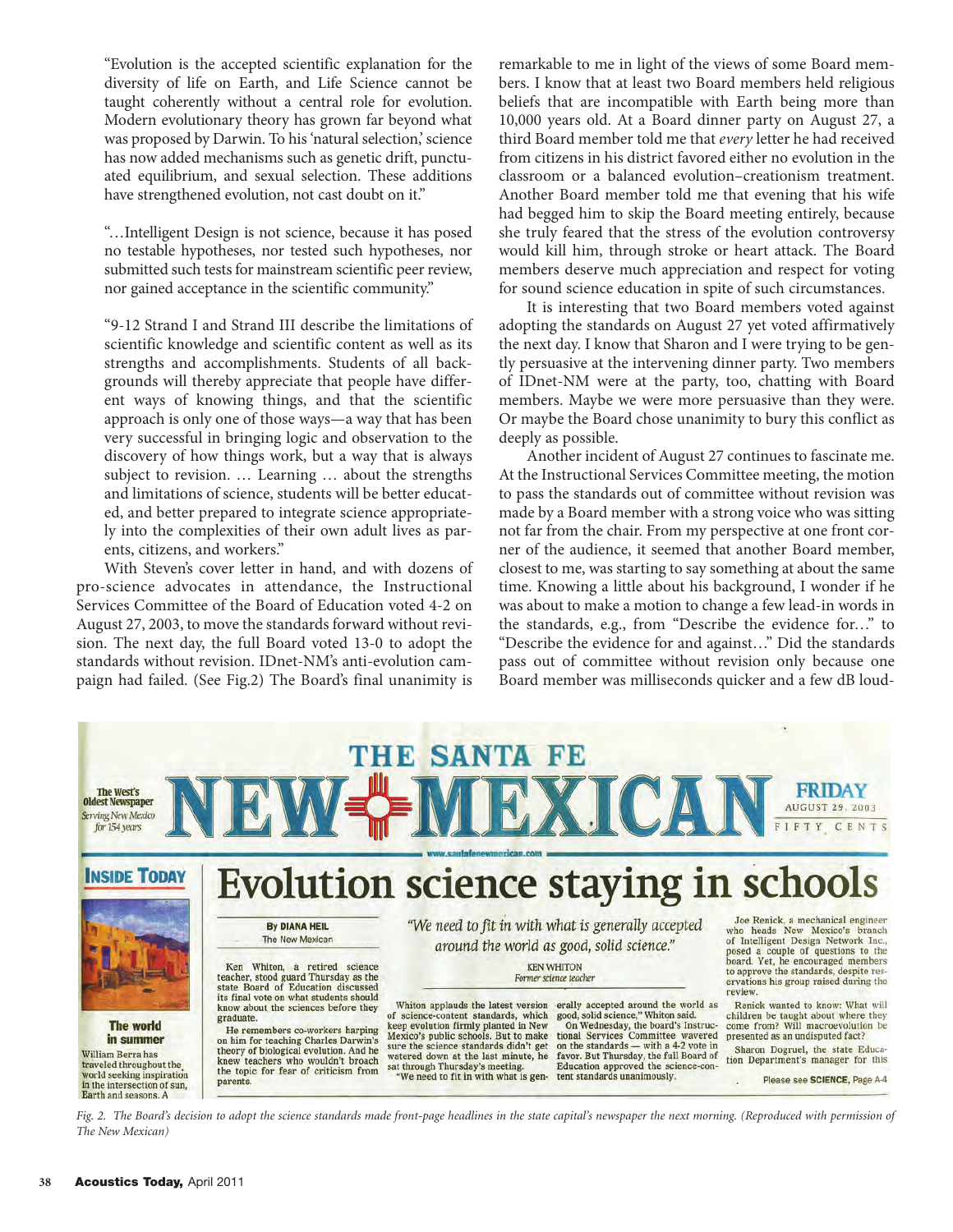er than another Board member? We'll never know.

Based on Steven's cover letter to the Board, the standards themselves, comments made in public to the Board, conversations that I had with Board members, and things I've heard from other advocates who had conversations with Board members, I believe that this Board understood evolution to be the only current scientific explanation for the history and diversity of life, and that "alternatives" are essentially religious. After months of private and public discussion about evolution and its unscientific alternatives, most of them actually had a reasonable understanding of the unified, testable, yet inherently tentative nature of scientific practice and knowledge. They understood that, unlike some religious faiths, science makes no claim to Absolute Truth. Most of them also understood that science is no less certain about evolution than it is about other broad, unifying scientific theories.

I'm still proud (and a little surprised) that our Board members came to a pretty sophisticated understanding of scientific knowledge and evolution in 2003. It gave me hope that logical persuasion can affect elected officials, when there is enough time to get past sound bites and rhetoric, and when there are enough concerned citizens willing to write and speak patiently and respectfully about the issues.

To illustrate the plasticity of scientific knowledge, I still like to explain how the principle of conservation of energy had to be adapted to include nuclear energy in the 20th century. That profound change in scientific consensus arose as experimental evidence convinced the scientific community that the earlier, separate concepts of mass conservation and energy conservation were sometimes wrong. It did not arise from talking elected officials into changing how physics was taught in high school. And it did not make previous knowledge obsolete; it was an augmentation of previous knowledge.

## **The aftermath**

The Department of Education gave the standards to New Mexico's 89 school districts, and to its Assessment and Accountability Division to help create standardized tests. They remain in force today.

The Fordham Institute judged our new science standards to be 7th best in the U.S., and the only state's standards to go from "F" to "A" in one step. $21$ 

IDnet-NM began a campaign of distortion of our science standards one week after the Board adopted them, with an op-ed<sup>22</sup> in New Mexico's largest newspaper saying in part:

"The only way to preserve the integrity of science is to teach the facts that support the currently dominant paradigm [i.e., evolution] as well as those that challenge it. … This is an area where it is necessary to present the evidence and the arguments for and against, and let the students decide for themselves what to believe. A great strength of the new standards is that they explicitly recognize these issues, and require their presentation and discussion."

This is worth studying, as a good example of anti-evolution sophistry. Sentence 1: Assert the falsehood that there are facts challenging evolution, as if everyone should know something so obvious. Sentence 2: Rephrase the assertion of falsehood, and then appeal to the reader's sense of fairness that students should be free to decide. Sentence 3: Assert another falsehood—that the New Mexico standards require that these non-existent facts be presented.

In late 2003, in a reorganization of state government unrelated to science standards, our State Board of Education was stripped of all statutory authority. Its former powers are now split between the state legislature and the governorappointed Secretary of Education. The Department of Education was renamed the Public Education Department.

In 2005, a 3-2 vote by the board of one New Mexico school district adopted a policy friendly toward creationism, which was opposed by the district's science teachers, their superintendent, the Public Education Department, and most people who showed up at the school-board meetings. Local media covered the story month after month. When one seat changed hands in the next election, the policy was repealed in another  $3-2$  vote.<sup>23</sup>

#### **Current events**

Creationist strategies are evolving.<sup>24</sup> One current approach is to try to guarantee teachers the "academic freedom" to "teach the strengths and weaknesses" of evolution, and "let the students decide." The phrase "intelligent design" is unlikely to find its way into curricula today, in the aftermath of the *Kitzmiller v Dover* decision. As a supplementary biology text, *Of Pandas and People* has been supplanted by *Explore Evolution*.<sup>25</sup> Avoiding "intelligent design," it uses the phrase "a polyphyletic view of life," giving a new, more scientific-sounding name to the same old claim that the sudden appearance of each kind of animal, without shared ancestry, is a legitimate scientific viewpoint.

Anti-evolution legislation, resembling a Discovery-Institute model,<sup>26</sup> has died quickly in the New Mexico legislature the past few years. At the 2007 committee hearing of 2007 HJM 14, the sponsor introduced his legislation with a discussion about immorality in youth, whom he said could hardly be expected to behave themselves if they were taught that they were no different than monkeys. No members of the audience spoke in favor, and about a dozen of us spoke against. The sponsor then graciously withdrew the bill before the committee could vote on it. Two years later, 2009 SB 433 was never even heard in committee, though many of us stayed on alert for weeks, ready to dash to the capitol on short notice, responding to false alarms once or twice. Most recently, with a committee hearing of 2011 HB 302 approaching, IDnet-NM supported the bill with a full-page advertisement in New Mexico's largest-circulation newspaper, which included the statement that evidence "that refuses to line up with the theory" of evolution is censored by "The Scientific Establishment," which is "ruled by what is in effect, a priesthood and the worldview of this priesthood is 'materialism.'" A few days later, I met the sponsor of the bill in his office, intending to show him the *Kitzmiller v Dover* case, how our science standards guide the teaching of evolution and respect the rights of students with contrary beliefs, etc. He seemed to already be comfortable with all of that. He expressed dismay that his bill had been "hijacked by those people" who bought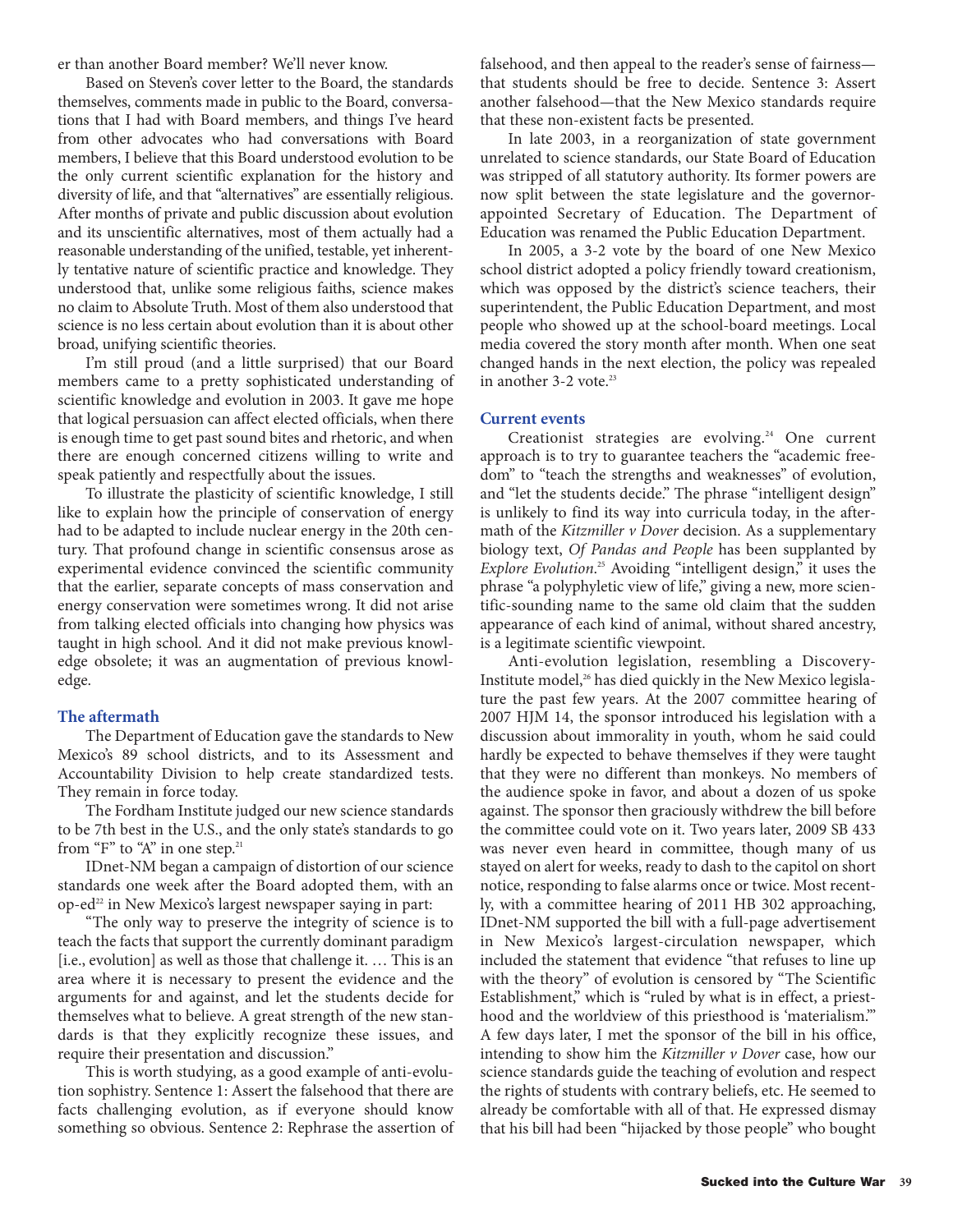the full-page ad. I reminded him that he could withdraw his bill or privately ask the chair of the committee to delay it indefinitely. Two days later, he presented his bill to the committee. A half dozen members of the audience spoke in favor of it, and a couple dozen of us spoke or raised our hands against it. The sponsor then said he agreed with those of us who had just spoken *against* his bill. The chair gave him an explicit opportunity to withdraw the bill. He did not withdraw the bill. I do not understand any of this. My expectation that logical persuasion can be effective with elected officials is still intact, but a little weaker now. The committee tabled the bill, by a one-vote margin, and it died on the table a month later.

Years ago, I listened to the news when I had time, voted on election day, and trusted people in positions of authority to do the right thing often enough. Now I monitor government websites to look for trouble, write letters to elected officials, and show up at hearings and express my opinions on the handful of issues I follow closely.

Years ago, I did my thermoacoustics research without concern for the epistemology behind it. Now I also enjoy thinking about the philosophy behind scientific inquiry, impressed by its astounding productivity, within its limited realm of applicability.

When your neighbor asks for a little help, it might change your life. Embrace the opportunity.

## **Acknowledgement**

Thanks to Glenn Branch, Sharon, and Marshall for thoughtful and thought-provoking suggestions about how to tell this story.

## **References**

- 1 "New Mexico Science Content Standards, Benchmarks, and Performance Standards," approved August 28, 2003, http://www.ped.state.nm.us/MathScience/dl08/Standards/Scien ceStandardsV2.pdf.
- 2 Discovery Institute, http://www.discovery.org/.
- 3 Wikipedia, "Wedge Strategy," http://en.wikipedia.org/wiki/ Wedge\_strategy.
- 4 Chris Mooney, "Polling for Intelligent Design," http://www.csicop.org/specialarticles/show/polling\_for\_id.
- 5 Wikipedia, "Teach the Controversy," http://en.wikipedia.org/ wiki/Teach\_the\_controversy.
- 6 Michael J. Behe, *Darwin's Black Box: The Biochemical Challenge to Evolution* (Simon and Schuster Free Press, 1996).
- 7 William A. Dembski, *Intelligent Design: The Bridge between Science and Theology* (Intervarsity Press, 1999).
- 8 Percival Davis and Dean H. Kenyon, *Of Pandas and People: The Central Question of Biological Origins*, Second Edition (Haughton Publishing, 1993).
- 9 Genesis 1:21, (New Confraternity of Christian Doctrine Translation).
- 10 Eugenie C. Scott, *Evolution vs. Creationism* (University of California Press, 2004).
- 11 US District Court for the Middle District of Pennsylvania, "Tammy Kitzmiller v. Dover Area School District," www.pamd.uscourts.gov/kitzmiller/kitzmiller\_342.pdf.
- National Center for Science Education, "Resources for Teachers," http://ncse.com/resources/teachers.
- 13 National Academy of Science Working Group on Teaching Evolution, T*eaching about Evolution and the Nature of Science* (National Academy Press, 1998).
- 14 The "critically analyze…" lead-in appears in four of our standards, three of which are unrelated to evolution, so people who look at the entire document can see that this phrase was meant in the professional-educator's meaning—"carefully analyze, using critical-thinking skills"— and not in the pejorative sense of "find fault with."
- 15 The first link on http://replay.waybackmachine.org/ 20031209140726/http://www.nmidnet.org/NM\_News.htm has the press release.
- 16 "New Mexico Science Education and the 2003 Revisions to New Mexico Science Standards," http://www.lanl.gov/science/fellows/ docs/LAUR\_03\_6056.pdf.
- 17 "Sandia National Laboratories says that IDNet-NM "lab poll" is BOGUS," http://www.nmsr.org/id-poll.htm.
- 18 Marshall Berman, "Evaluation of Intelligent Design Poll of Lab Scientists and NM Universities," http://www.cesamenm.org/oldwebsite/download/standards/idnetpolleval.pdf.
- 19 Marshall Berman, M. Kim Johnson, and David E. Thomas, "The History of the New Mexico Science Standards," Reports of the National Center for Science Education, Volume 23, Numbers 5-6, Sep-Dec 2003, pp. 9-12, reprinted at http://www.cesamenm.org/index.php/wikula/main/tag/ScienceStandardsHistory2003.
- 20 The New Mexico Academy of Sciences www.nmas.org, the Coalition for Excellence in Science Education www.cesamenm.org, and New Mexicans for Science and Reason, www.nmsr.org.
- <sup>21</sup> Paul R. Gross *et al.*, "The State of State Science Standards 2005," (Thomas B. Fordham Institute, December 2005) http://www.edexcellence.net/publications-issues/publications/ sosscience05.html.
- 22 Rebecca Keller and Michael Kent, "Schools' Science Standards Will Serve Students Well," www.abqjournal.com/opinion/guest\_ columns/guest09-04-03.htm.
- 23 Marshall Berman, Kim Johnson and Dave Thomas, "Game Over in Rio Rancho NM: Science 1, Wedge 0," http://pandasthumb.org/archives/2007/12/game-over-in-ri.html
- 24 Glenn Branch and Eugenie C. Scott, "The Latest Face of Creationism," Scientific American **300**, 92–99 (2009).
- 25 Stephen C. Meyer, Scott Minnich, Jonathan Moneymaker, Paul A. Nelson, and Ralph Seelke, *Explore Evolution: The Arguments for and Against Neo-Darwinism* (Hill House Publishers, 2007).
- 26 "Support Academic Freedom," http://www.academicfreedom petition.com/freedom.